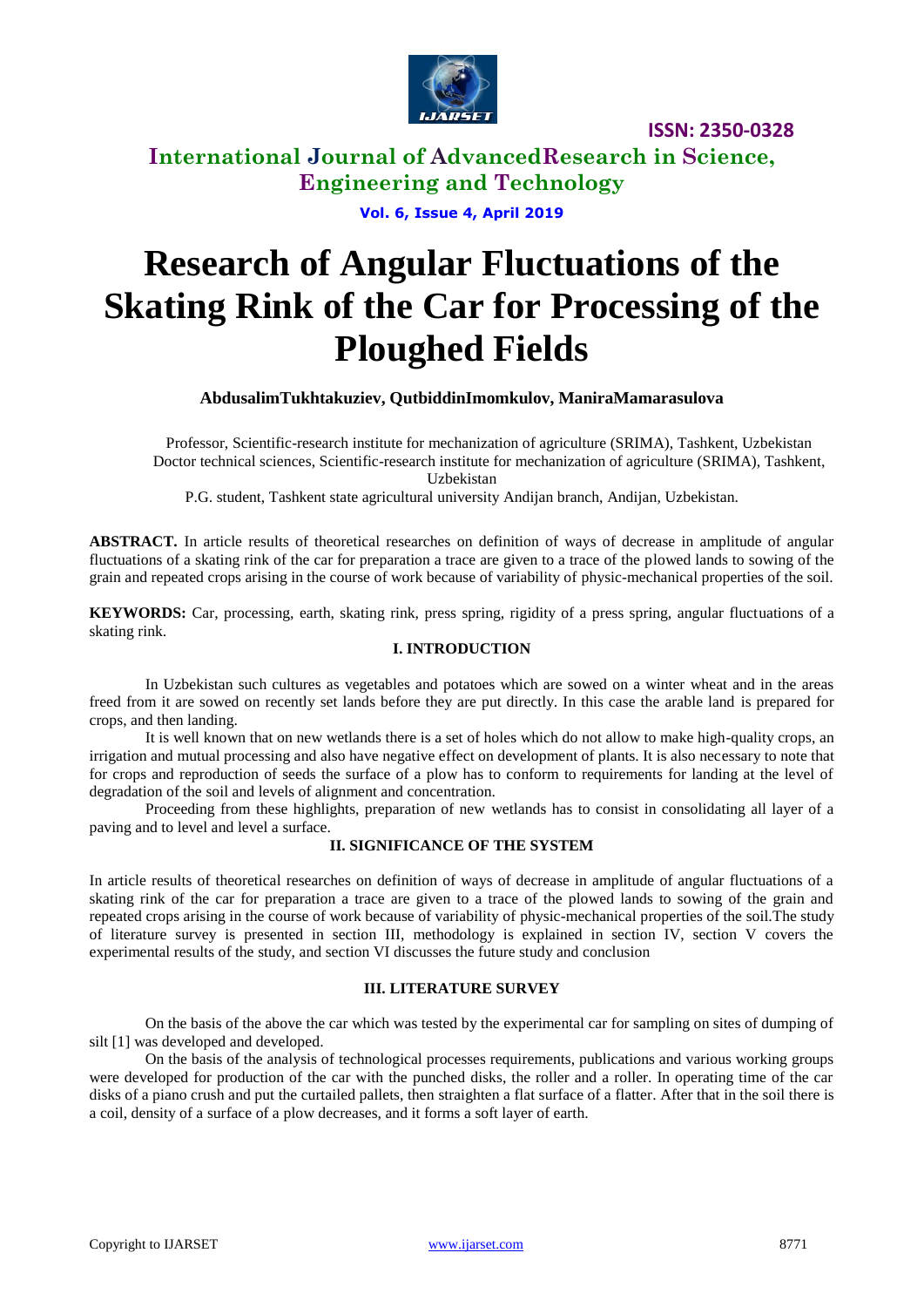

### **ISSN: 2350-0328 International Journal of AdvancedResearch in Science, Engineering and Technology**

**Vol. 6, Issue 4, April 2019**

#### **IV. METHODOLOGY**

Results of a theoretical research of angular fluctuations in the longitudinal plane of a roller of the machine are presented in article.

Horizontal  $N_x$  and direct  $N_z$  of force (see the Photo) constantly change because of changes of the field and physic-mechanical properties of the soil at rotation of a club. As a result the roller is in process of the movement along the car with angular fluctuations around a point of  $O_I$ which is connected to the longitudinal plane. It, of course, leads to the fact that the surface of the field is unevenly processed along all this.



**Researches scheme of the movement of the skating rink.**

Therefore, roller point corner amplitude to a point of O1 has to be less than the probability. To solve this problem, we create and we solve the differential equation of the movement of a roller in the longitudinal plane. We accept the following restrictions:

- the unit moves on a straight line with an identical speed;7

- *O<sup>1</sup>* friction by friction less also does not influence vibration of a roller;

- Vibrations of the combined block do not influence vibration of a skating rink;

- the mass of the skating rink and ring connecting it to a skating rink is brought to the center of rotation of a roller;

- The equilibrium state of a pulley is horizontal, and a corner makes it a small corner.

From a horizontal corner of a cape we see a corner and (drawing) as the generalized coordinate.

Using the differential equation of rotation around an axis of a solid body [2], we receive the following:

$$
J\frac{d^2\alpha}{dt^2} = (N_z - Q - mg)l\cos\alpha - N_x l\sin\alpha, \qquad (1)
$$

in it *J*- torque on an entrance of a skating rink of the  $O_1$  bearing, kg ⋅ m2;

*Q* –pressure force spring, Н;

*m* – mass of a skating rink, kg;

 $g$  –acceleration free falling, m/s<sup>2</sup>;

*l* –burden skating rink length, m

*α*since the angle is small, we can type (1) in the following form: *sinα=α*, *cosα=1*

$$
J\frac{d^2\alpha}{dt^2} = (N_z - Q - mg)l - N_x l\alpha.
$$
 (2)

We consider that the reaction force of the soil [2,3]  $N_z$  is composed of the sum of the varied  $N_y$  forces that depend on the strength of *Nд*, the strength of the*Nz*and the field and the physical and mechanical properties of the soil.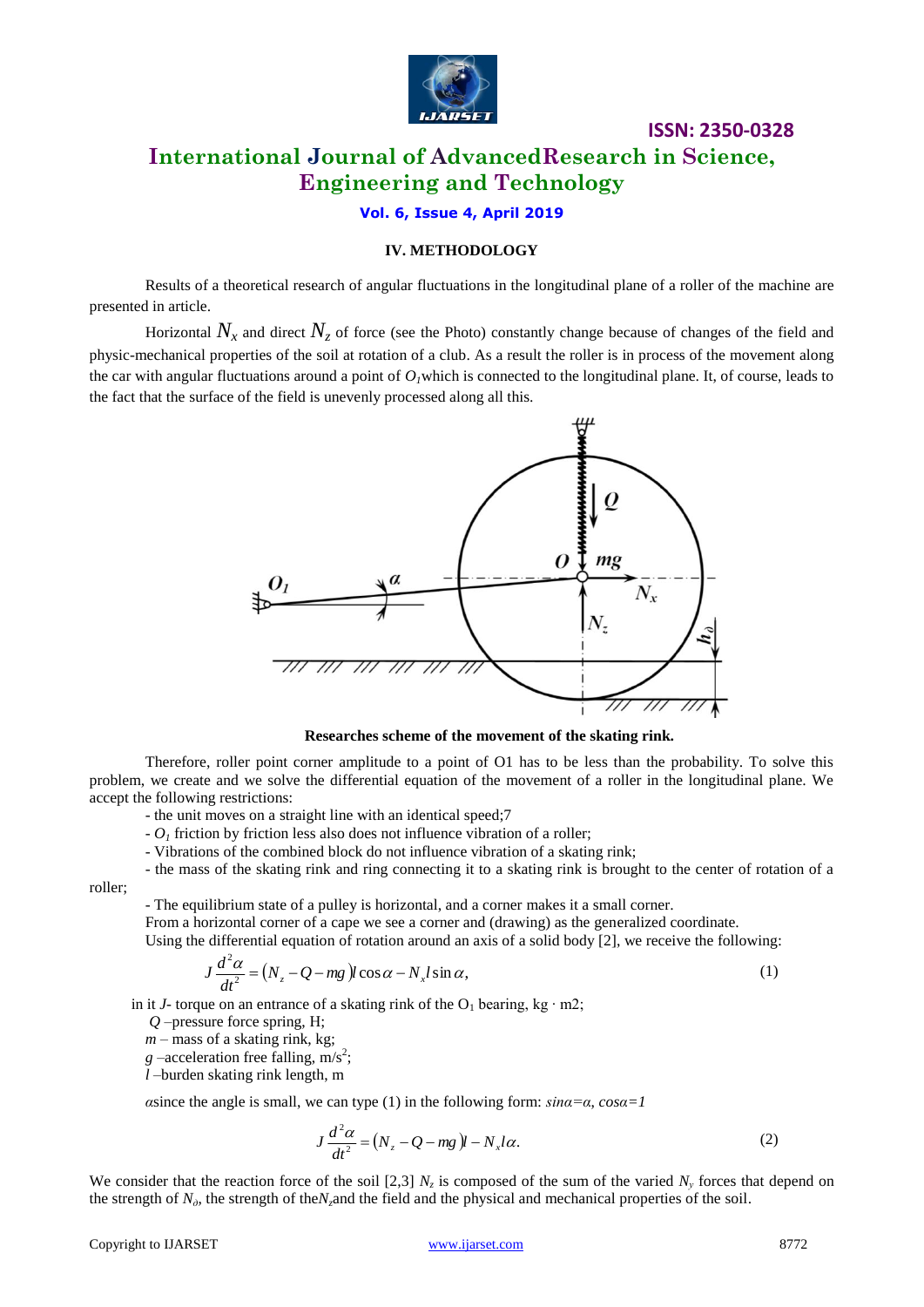

### **ISSN: 2350-0328**

## **International Journal of AdvancedResearch in Science, Engineering and Technology**

### **Vol. 6, Issue 4, April 2019**

$$
N_z = N_y + N_\partial + N_t. \tag{3}
$$

Given this statement, (2) the expression is as follows.

$$
J\frac{d^2\alpha}{dt^2} = \left(N_y + N_\partial + N_t - Q - mg\right)l - N_x l\alpha.
$$
 (4)

Static equilibrium position

$$
N_{y} = h_{\partial} C_{n} B_{z};\tag{5}
$$

$$
N_{\partial} = 0; \tag{6}
$$

$$
Q = Q_0; \tag{7}
$$

$$
N_t = 0,\t\t(8)
$$

In it  $h_{\theta}$  –vertical deformation of the soil in static equilibrium state, m

 $C_n$  – the sophistication of the earth's rolling mill with the width of coverage n/m<sup>2</sup>;

 $B_2$  – width of a rolling skating rink, m;

 $Q_0$  – initial force of a tension of springs, H The category of a skating rink copes by force operating on it from a balance point to a corner.

$$
N_y = (h_o - I\alpha)C_n b;
$$
 (9)

$$
N_{\rho} = -b_n b l \frac{d\alpha}{dt};
$$
\n(10)

$$
N_o = -b_n b l \frac{d\alpha}{dt};\tag{10}
$$

$$
N_t = \Delta R_z(t); \tag{11}
$$

$$
Q = Q_0 + C_u l \alpha, \tag{12}
$$

Where,  $b_n$  – is width of a cover zone is one block of cylinders coefficient of resistance, H⋅s/m<sup>2</sup>;

 $C<sub>u</sub>$  – is susceptibility to pressure of a backbone, H/m

(4) we deduce the values of  $N_y$ ,  $N_\partial$ ,  $N_\partial$  and  $Q$  (5) - (12)

$$
J\frac{d^2\alpha}{dt^2} = \left[ (h_o - l\alpha)C_n B_z - b_n B_z l\frac{d\alpha}{dt} + \Delta R_z(t) - (Q_0 + C_n l\alpha) - mg \right]l - N_x l\alpha.
$$
 (13)

Static equilibrium position

$$
(h_o C_n b - Q_0 - mg)l = 0.
$$
 (14)

In view of this, the expression (13) has the following appearance:

$$
J\frac{d^2\alpha}{dt^2} = \Delta R_z(t)l - C_nB_zl^2\alpha - C_u l^2\alpha - b_nB_zl^2\frac{d\alpha}{dt} - N_x l\alpha
$$
 (15)

or

$$
J\frac{d^2\alpha}{dt^2} + b_n B_z l^2 \frac{d\alpha}{dt} + \left(N_x + C_n B_z l + C_u l\right) l\alpha = \Delta R(t) l. \tag{16}
$$

This expression is a non-homogeneous differential equation with the variable coefficient  $N<sub>x</sub>$  because of the variation in power.

### **V. EXPERIMENTAL RESULTS**

It is known from the theories of vibration that [4], (16) denotes parametric vibrations. However, because of the high soil erosion, in practice the parametric vibrations of the roller are not observed. In essence, *ΔR(t)* is subject to forced vibration under the force  $R_x$  of force. Therefore, in subsequent studies, we consider that power is constant and its

 $\Delta R_z(t)$  average value, and we consider the forced vibrations of the roller by the driving forces.

That is, we can say that the force varies 
$$
\Delta R_z(t)
$$
 according to the law of sinus.

$$
\Delta R_z(t) = \Delta R \sin \omega t, \tag{17}
$$

Where,  $\Delta R$  –is the amplitude of the propagating force;

(17), the expression (16) has the following appearance

 $\omega$  –is the rotational frequency of the driving force.